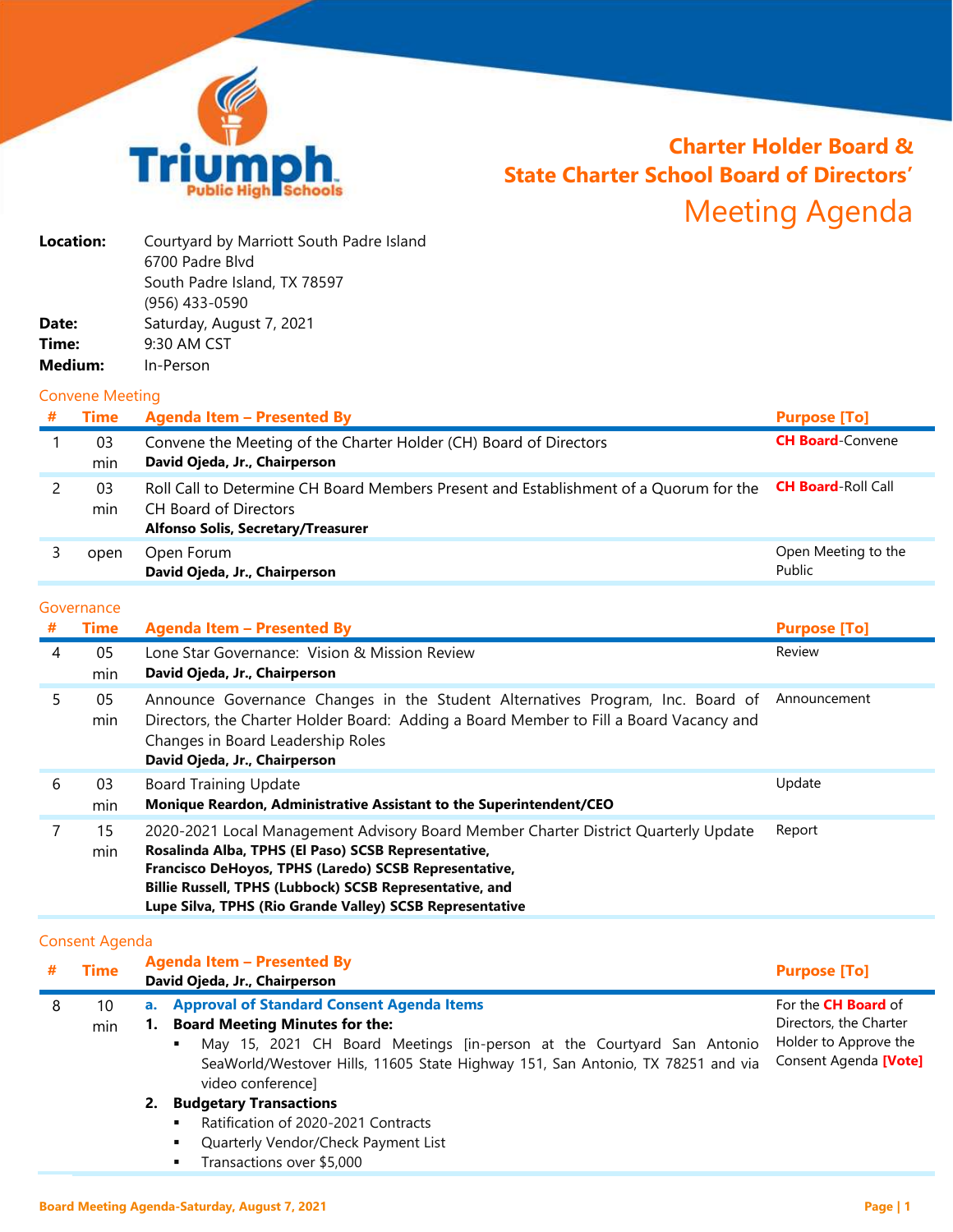- **Principal's and Administrator's Reimbursements** 
	- (1) Statements of Financial Position
	- (2) Statements of Activities
	- (3) Verification of Overtime Payments to Non-Exempt TPHS Charter Division Employees
- Review and Approval of Confirmation of Submission IRS 941 Payments
- **b. Approval of Board Finance Committee Consent Agenda Items**
- **1. 2020-2021 End of Year Budget Amendments for:**
	- Triumph Public High Schools (El Paso)
	- Triumph Public High Schools (Laredo)
	- Triumph Public High Schools (Lubbock)
	- Triumph Public High Schools (Rio Grande Valley),
- **2. Plan to Increase the Voluntary District Contribution from the prior year (2020-2021) amount of \$712.00/mon., to up to \$788.00/mon. for the 2021-2022 School Year per Active TRS Member to Help Employees Pay for Health Coverage [a Difference of up to \$76.00/mon.] for:**
	- **Triumph Public High Schools (El Paso)**
	- Triumph Public High Schools (Laredo)
	- Triumph Public High Schools (Lubbock)
	- Triumph Public High Schools (Rio Grande Valley),
- **3. 2021-2022 TPHS Employee Pay Plan for:**
	- Triumph Public High Schools (El Paso)
	- Triumph Public High Schools (Laredo)
	- Triumph Public High Schools (Lubbock)
	- **Triumph Public High Schools (Rio Grande Valley)**
	- Triumph Public High Schools (Central Offices)
- **4. 2021-2022 School Year Budgets for:**
	- Triumph Public High Schools (El Paso)
	- Triumph Public High Schools (Laredo)
	- **Triumph Public High Schools (Lubbock)**
	- Triumph Public High Schools (Rio Grande Valley),
- **5. Engagement Letter for Garza/Gonzalez & Associates to Perform Financial Audit Service for September 1, 2020 through August 31, 2021 for Student Alternatives Program, Inc. and Triumph Public High Schools with the Charter Division Covering the Full Cost of the Audit**
- **c. Approval of Charter Program Consent Agenda Items**
- **1. 2021-2022 Parent Involvement Policy and Concurrent Parent Compact for:**
	- Triumph Public High Schools (El Paso)
	- **Triumph Public High Schools (Laredo)**
	- Triumph Public High Schools (Lubbock)
	- Triumph Public High Schools (Rio Grande Valley)
- **2. 2021-2022 Texas Education Data Standards Section 4 - Description of Codes - Course Listing for:**
	- **Triumph Public High Schools (El Paso)**
	- Triumph Public High Schools (Laredo)
	- Triumph Public High Schools (Lubbock)
	- Triumph Public High Schools (Rio Grande Valley)
- **3. 2021-2022 Partnership Agreement Between Triumph Public High Schools (El Paso) and El Paso Independent School District Career and Technology Program to Offer Dual Enrollment Career and Technology Courses**
- **4. 2021-2022 Partnership Agreement Between Triumph Public High Schools (El Paso) and El Paso Community College to Offer Dual Credit Courses**
- **5. 2021-2022 Partnership Agreement Between Triumph Public High Schools (Laredo) and Laredo College to Offer College Prep Courses**
- **6. 2021-2022 Partnership Agreement Between Triumph Public High Schools (Lubbock) and South Plains College to Offer Dual Credit Courses**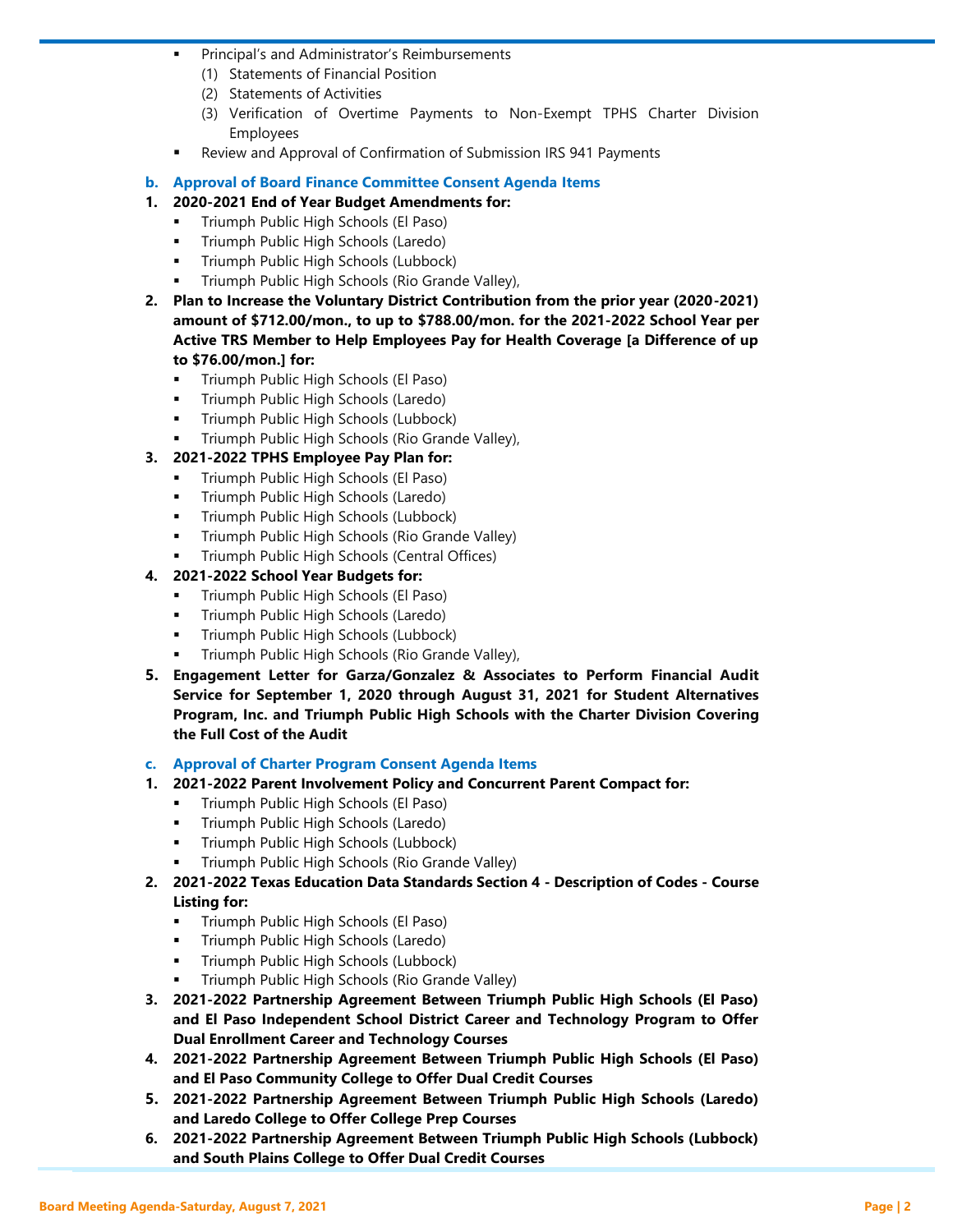- **7. 2021-2022 Partnership Agreement Between Triumph Public High Schools (Lubbock) and South Plains College to Offer College Prep Courses**
- **8. 2021-2022 Partnership Agreement Between Triumph Public High Schools (Rio Grande Valley) and South Texas College to Offer Dual Credit Courses**
- **9. 2021-2022 Partnership Agreement Between Triumph Public High Schools (Rio Grande Valley) and Texas Southmost College to Offer Dual Credit Courses**
- **10. 2021-2022 Partnership Between Triumph Public High Schools (Rio Grande Valley-McAllen) and Rio Grande Valley Institutions of Higher Education College Prep Mathematics and English Language Arts Courses**

### Charter Program-Student Outcomes

| #  | <b>Time</b>               | <b>Agenda Item - Presented By</b>                                                                                                                                                                                                                                                                                                                                                                                                                       | <b>Purpose [To]</b>                                                                                                            |
|----|---------------------------|---------------------------------------------------------------------------------------------------------------------------------------------------------------------------------------------------------------------------------------------------------------------------------------------------------------------------------------------------------------------------------------------------------------------------------------------------------|--------------------------------------------------------------------------------------------------------------------------------|
| 9  | 15<br>min                 | Requirement of the School Board to Review and Update if Necessary, Previously Adopted<br>Plans that Achieve Goals in College, Career, and Military Readiness (CCMR) as per HB3<br>(TEC), Sections 11.185 and 11.186 for:<br>Triumph Public High Schools-El Paso West<br>Triumph Public High Schools-Laredo South<br>Triumph Public High Schools-Lubbock<br>Triumph Public High Schools (Rio Grande Valley)<br>M. Scott Carothers, Instructional Officer | SCS Board-Review,<br>Discuss and<br>Recommend Approval<br>to the <b>CH Board</b> of<br>Directors, the Charter<br>Holder [Vote] |
| 10 | 15<br>min                 | 2020-2021 Special Education and Bilingual/English as a Second Language Program<br>Evaluations per Charter District and Charter Campus to Establish 2021-2022 Student Needs<br>and Initiatives for:<br>Triumph Public High Schools-El Paso West<br>Triumph Public High Schools-Laredo South<br>Triumph Public High Schools-Lubbock<br>Triumph Public High Schools (Rio Grande Valley)<br>Dr. Norma Jean Hernandez, Special Programs Coordinator          | Inform                                                                                                                         |
|    | <b>Finance and Budget</b> |                                                                                                                                                                                                                                                                                                                                                                                                                                                         |                                                                                                                                |
|    |                           | # Time Agenda Item - Presented By                                                                                                                                                                                                                                                                                                                                                                                                                       | <b>Purnose [To]</b>                                                                                                            |

| # | Time                         | <b>Agenda Item - Presented By</b>                                                 | <b>Purpose [To]</b> |  |  |
|---|------------------------------|-----------------------------------------------------------------------------------|---------------------|--|--|
|   | 10                           | Board Overview of American Rescue Plan (ARP) Act, Elementary and Secondary School | Inform              |  |  |
|   | min                          | Emergency Relief (ESSER III) Grant Funds for:                                     |                     |  |  |
|   |                              | Triumph Public High Schools (El Paso)                                             |                     |  |  |
|   |                              | Triumph Public High Schools (Laredo)                                              |                     |  |  |
|   |                              | Triumph Public High Schools (Lubbock)                                             |                     |  |  |
|   |                              | Triumph Public High Schools (Rio Grande Valley)                                   |                     |  |  |
|   |                              | <b>Monica Lugo, Accounting &amp; Budget Coordinator</b>                           |                     |  |  |
|   | <b>Policy and Procedures</b> |                                                                                   |                     |  |  |

|  | <b>Policy and Procedures</b> |
|--|------------------------------|
|  |                              |

| #  | <b>Time</b> | Agenda Item - Presented By                                                                                                                                                                                                                                                       | <b>Purpose [To]</b>                                                                                                            |
|----|-------------|----------------------------------------------------------------------------------------------------------------------------------------------------------------------------------------------------------------------------------------------------------------------------------|--------------------------------------------------------------------------------------------------------------------------------|
| 12 | 10<br>min   | 2021-2022 Updated Student/Parent Handbook for:<br>Triumph Public High Schools (El Paso)<br>Triumph Public High Schools (Laredo)<br>Triumph Public High Schools (Lubbock)<br>Triumph Public High Schools (Rio Grande Valley)<br>٠<br>Frances Berrones-Johnson, Superintendent/CEO | SCS Board-Review,<br>Discuss and<br>Recommend Approval<br>to the <b>CH Board</b> of<br>Directors, the Charter<br>Holder [Vote] |
| 13 | 10<br>min   | Policy Group 2 – Instruction: Accelerated Instruction – Unsatisfactory Performance on<br>Assessment Instruments<br>Frances Berrones-Johnson, Superintendent/CEO                                                                                                                  | SCS Board-Review.<br>Discuss and<br>Recommend Approval<br>to the <b>CH Board</b> of<br>Directors, the Charter<br>Holder [Vote] |
| 14 | 15<br>min   | School Law: Legislative Updates<br>Joseph Hoffer, Legal Counsel SLHA                                                                                                                                                                                                             | Inform                                                                                                                         |